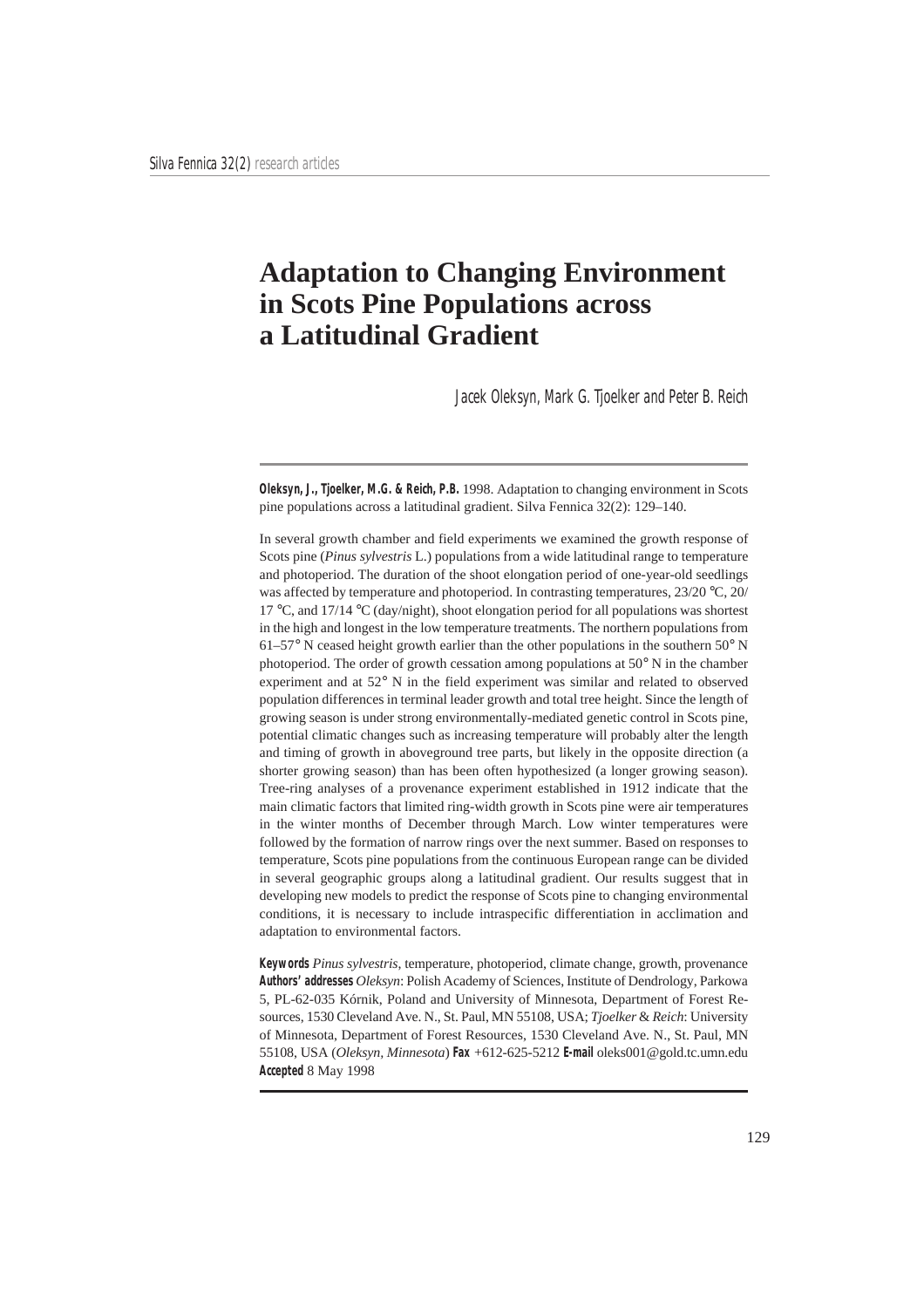## **1 Introduction**

Understanding how increased concentrations of greenhouse gases, associated changes in climatic conditions and pollution stress will affect trees and forests is one of the major challenges now facing forest science. Trees with their long life spans are more vulnerable than annual plants to rapid climate changes since they are not able to respond by migration or genetic selection in a short period. Many current models predict that rapid temperature increases as well as other climate changes will occur within the lifetime of one generation of trees (Schwartz 1991, Gates 1993). An especially large increase in temperature is predicted to occur in boreal forests on the order of a 1.5 to 3.5 °C increase in mean annual temperature within the next century (Beuker 1994a). The effects of climatic factors on forest trees have been studied largely by means of predictive models. However, most of these models assume that the trees are genetically adapted to the current climate (Schmidtling 1994). Despite the fact that researchers have long known about intraspecific variation in response to climatic and stress factors and interactions of genotypes with environment, these factors are often ignored in ecophysiological studies of woody plants (Abrams 1994).

In order to examine intraspecific responses of trees to changing environmental conditions, experiments should be established with trees of known genetic background and provenance experiments used in which plants from throughout a species natural range are grown together at the same site. There are many established provenance experiments with the purpose to select populations and regions with the greatest potential in terms of production and as tree-breeding seed sources. During the past decade, these experiments have been used to model climate change effects and to study genotype  $\times$  pollution interactions (Oleksyn and Bialobok 1986, Oleksyn 1988a, Matyas and Yeatman 1992, Beuker 1994a,b, Matyas 1994, Reich et al. 1994a, Schmidtling 1994). In the present study the results of two field provenance tests and two seedling experiments are used to evaluate the adaptation to changing temperature and environments among diverse European Scots pine populations.

### **2 Materials and Methods**

#### **2.1 Seedling Studies**

In 1990 and 1991 two linked growth chamber experiments were conducted to assess the effect of temperature and photoperiod on the growth and physiology of seedlings representing diverse populations of European Scots pine. In the first experiment (for details see Oleksyn et al. 1992a) seedlings of 24 populations were grown from seed for four months in controlled environments under the photoperiods of 50° and 60°N, but with similar temperatures  $(20/17 \text{ °C}, \text{day/night})$  and total daily quantum flux in both photoperiods. The origin of seed used in this study is presented in Table 1 (experiment 1). In the second experiment 15 populations from same seed sources as those in the first experiment were grown from seeds for four months in photoperiod conditions of  $60^{\circ}$ N and two contrasting temperatures (23/20  $^{\circ}$ C, and 17/14 °C, day/night). During both experiments the day length was continually changed to simulate the photoperiod from 1 May to 1 September at each latitude. When each population showed signs of height growth cessation (i.e., the development of terminal buds) the number of plants with buds was counted every four days until all individuals within populations set bud. Height growth cessation was defined as the point in time when 50 % of seedlings possessed a terminal bud. Duration of the shoot elongation period of seedlings was defined as the number of days from sowing to 50 % of bud set.

#### **2.2 Field Studies**

To compare timing and rates of height growth of 10-year-old trees of the same provenances as those used in the controlled chamber studies, terminal leader length was measured in a field provenance experiment established in 1984 in Kórnik, Poland. Detailed information on the concept, history of establishment, and plan of this experiment is presented elsewhere (Oleksyn 1988b). Terminal leader length was measured once per week starting on April 15 in 12 randomly chosen trees (6 trees  $\times$  2 blocks) in 19 populations. At the end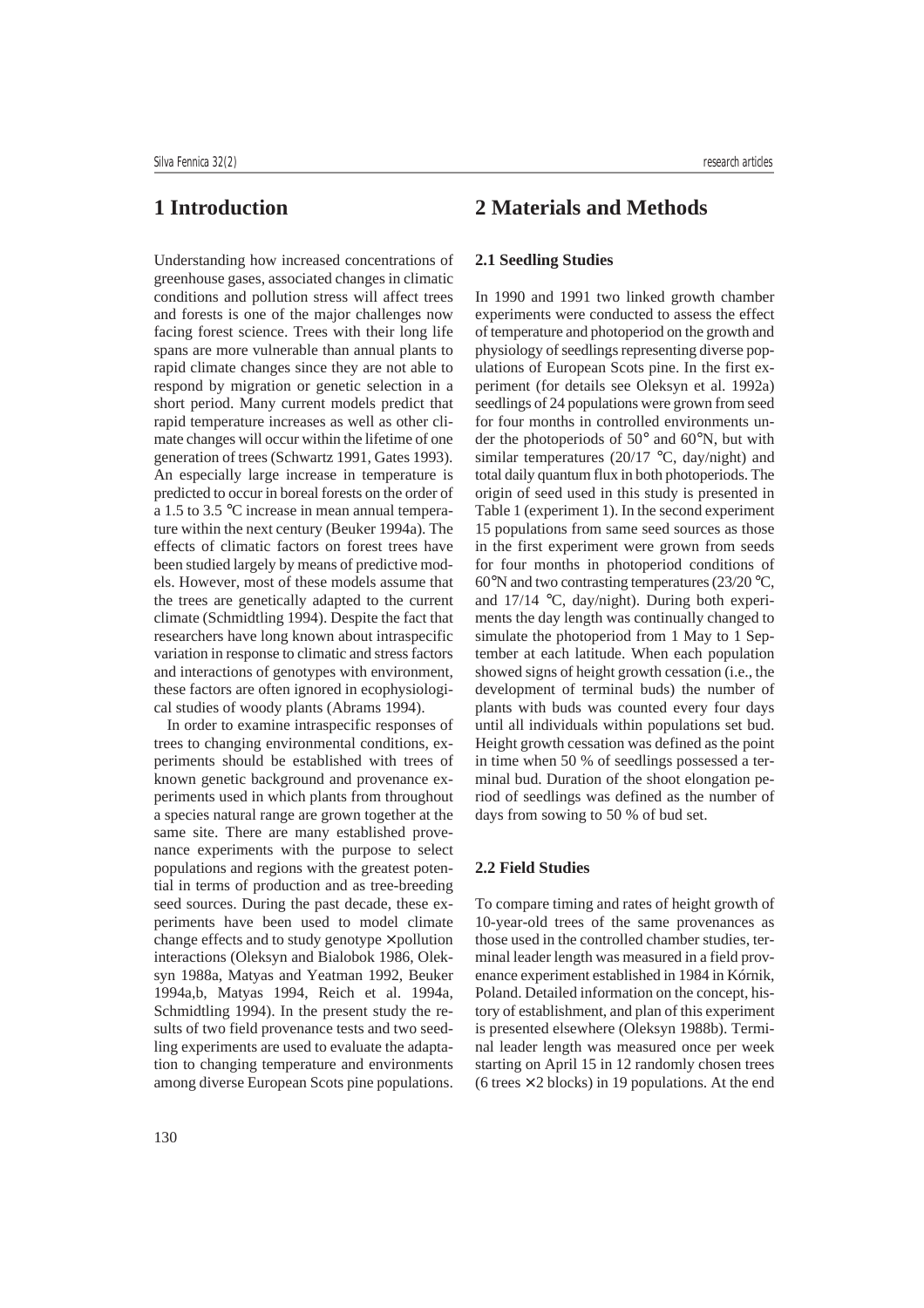| Table 1. The origin of seeds of Pinus sylvestris used in the study. Within the experiments provenances are ordered |  |  |
|--------------------------------------------------------------------------------------------------------------------|--|--|
| by latitude of origin.                                                                                             |  |  |

| SP-IUFRO-1982 and seedling experiments<br>Roshchinskaya Dacha<br>Russia<br>60.25<br>29.90<br>80<br>1, 2, 3<br>1<br>15<br>15.87<br>185<br>1, 2, 3<br>Sumpberget<br>Sweden<br>60.18<br>2<br>Kondezhkoe<br>Russia<br>59.97<br>33.50<br>70<br>1, 2, 3<br>3<br>80<br>3<br>Russia<br>58.83<br>29.12<br>Serebryanskoe<br>Russia<br>Ostrovskij Forest District<br>57.83<br>28.15<br>50<br>1, 2<br>26<br>27<br>Sebyezhskij Forest District Russia<br>50<br>1, 2<br>57.67<br>28.17<br>55.75<br>1, 2, 3<br>4<br>Silene<br>Latvia<br>26.67<br>165<br>5<br>1,3<br>Milomlyn<br>Poland<br>53.60<br>20.00<br>110<br>1, 2, 3<br>6<br>Suprasl<br>53.20<br>23.37<br>160<br>Poland<br><b>Neuhaus</b><br>53.00<br>13.90<br>1, 3<br>10<br>Germany<br>40<br>52.50<br>10.50<br>1, 3<br>11<br>Betzhorn<br>Germany<br>65<br>9<br>90<br><b>Bolewice</b><br>Poland<br>52.40<br>16.05<br>1,<br>$\tau$<br>20.20<br>Spala<br>Poland<br>51.60<br>160<br>1, 2, 3<br>23<br>Khrenovsk<br>Russia<br>51.17<br>42.00<br>150<br>1<br>Rychtal<br>Poland<br>51.10<br>17.92<br>190<br>1, 2, 3<br>8<br>13<br>Belgium<br>50.80<br>4.43<br>1, 3<br>Ardennes<br>110<br>22<br>Zhitomir<br>Ukraine<br>28.20<br>300<br>1, 2<br>50.50<br>12<br>97<br>Lampertheim<br>49.50<br>8.50<br>1, 3<br>Germany<br>25<br>Tsherkasy II<br>Ukraine<br>49.52<br>32.50<br>50<br>1<br>1, 2<br>21<br>Tsherkasy I<br>49.50<br>32.17<br>50<br>Ukraine<br>14<br>7.78<br>150<br>Haguenau<br>France<br>48.80<br>1, 2, 3<br>Zahorie<br>Slovakia<br>17.05<br>160<br>1, 3<br>16<br>48.77<br>3<br>17<br>47.30<br>Pornoapati<br>Hungary<br>16.47<br>300<br>19<br>Prusacka Rijeka<br><b>Bosnia</b><br>44.10<br>17.35<br>885<br>1, 2, 3<br>18<br>Maocnica, Montenegro<br>Yugoslavia<br>43.20<br>19.50<br>1200<br>1, 2, 3<br>20<br>40.00<br>31.17<br>1400<br>1, 2, 3<br>Catacik<br>Turkey<br>1912 Pulawy (Poland) experiment<br>$- (3)$<br>Arkhangelsk<br>Russia<br>63.83<br>45.17<br>$\overline{4}$<br>4<br>Russia<br>61.50<br>39.00<br>$\overline{4}$<br>6<br>Olonec<br>8<br>Russia<br>59.72<br>36.87<br>4<br>Vologda<br>$\overline{4}$<br>Russia<br>59.62<br>33.55<br>10<br>Novgorod<br>$=$<br>$\overline{4}$<br>15<br>Tver<br>Russia<br>58.63<br>37.22<br>$\equiv$<br>63.70<br>$\overline{4}$<br>11<br><b>Tobolsk</b><br>Russia<br>58.00<br>$\equiv$<br>9<br>$\overline{4}$<br>Jenisejsk<br>Russia<br>58.00<br>62.00<br>$\overline{\phantom{0}}$<br>56.12<br>4<br>16<br>Kurland<br>Latvia<br>21.13<br>$\overline{\phantom{0}}$<br>$\overline{4}$<br>13<br>Ufa<br>Russia<br>55.00<br>52.00<br>$\equiv$<br>$\overline{4}$<br>1.2<br>Lublin<br>Poland<br>51.40<br>22.05<br>$\overline{\phantom{0}}$<br>$\overline{4}$<br>7<br>Voronez<br>40.28<br>Russia<br>51.10<br>$=$<br>$\overline{4}$<br>14<br>Kiev<br>50.83<br>30.28<br>Ukraine<br>$\overline{4}$<br>12<br>Ukraine<br>50.75<br>25.30<br>Volyniya<br>$\overline{\phantom{0}}$<br>5<br>Kharkov<br>4<br>Ukraine<br>50.00<br>36.33<br>$\equiv$<br>3<br>$\overline{4}$<br>Kars<br>40.50<br>42.00<br>Turkey<br>$\qquad \qquad -$ | Population<br>no. | Origin | Country | Lat.<br>$(N)$ <sup>(2)</sup> | Long.<br>$(E)$ <sup>(2)</sup> | Alt.<br>(m) | Experi-<br>ment no. <sup>(1</sup> |  |  |  |  |
|---------------------------------------------------------------------------------------------------------------------------------------------------------------------------------------------------------------------------------------------------------------------------------------------------------------------------------------------------------------------------------------------------------------------------------------------------------------------------------------------------------------------------------------------------------------------------------------------------------------------------------------------------------------------------------------------------------------------------------------------------------------------------------------------------------------------------------------------------------------------------------------------------------------------------------------------------------------------------------------------------------------------------------------------------------------------------------------------------------------------------------------------------------------------------------------------------------------------------------------------------------------------------------------------------------------------------------------------------------------------------------------------------------------------------------------------------------------------------------------------------------------------------------------------------------------------------------------------------------------------------------------------------------------------------------------------------------------------------------------------------------------------------------------------------------------------------------------------------------------------------------------------------------------------------------------------------------------------------------------------------------------------------------------------------------------------------------------------------------------------------------------------------------------------------------------------------------------------------------------------------------------------------------------------------------------------------------------------------------------------------------------------------------------------------------------------------------------------------------------------------------------------------------------------------------------------------------------------------------------------------------------------------------------------------------------------------------------------------------------------------------------------------------------------------------------------------------------------------------------------------------------------------------------------------------------------------------------------------------------------------|-------------------|--------|---------|------------------------------|-------------------------------|-------------|-----------------------------------|--|--|--|--|
|                                                                                                                                                                                                                                                                                                                                                                                                                                                                                                                                                                                                                                                                                                                                                                                                                                                                                                                                                                                                                                                                                                                                                                                                                                                                                                                                                                                                                                                                                                                                                                                                                                                                                                                                                                                                                                                                                                                                                                                                                                                                                                                                                                                                                                                                                                                                                                                                                                                                                                                                                                                                                                                                                                                                                                                                                                                                                                                                                                                                   |                   |        |         |                              |                               |             |                                   |  |  |  |  |
|                                                                                                                                                                                                                                                                                                                                                                                                                                                                                                                                                                                                                                                                                                                                                                                                                                                                                                                                                                                                                                                                                                                                                                                                                                                                                                                                                                                                                                                                                                                                                                                                                                                                                                                                                                                                                                                                                                                                                                                                                                                                                                                                                                                                                                                                                                                                                                                                                                                                                                                                                                                                                                                                                                                                                                                                                                                                                                                                                                                                   |                   |        |         |                              |                               |             |                                   |  |  |  |  |
|                                                                                                                                                                                                                                                                                                                                                                                                                                                                                                                                                                                                                                                                                                                                                                                                                                                                                                                                                                                                                                                                                                                                                                                                                                                                                                                                                                                                                                                                                                                                                                                                                                                                                                                                                                                                                                                                                                                                                                                                                                                                                                                                                                                                                                                                                                                                                                                                                                                                                                                                                                                                                                                                                                                                                                                                                                                                                                                                                                                                   |                   |        |         |                              |                               |             |                                   |  |  |  |  |
|                                                                                                                                                                                                                                                                                                                                                                                                                                                                                                                                                                                                                                                                                                                                                                                                                                                                                                                                                                                                                                                                                                                                                                                                                                                                                                                                                                                                                                                                                                                                                                                                                                                                                                                                                                                                                                                                                                                                                                                                                                                                                                                                                                                                                                                                                                                                                                                                                                                                                                                                                                                                                                                                                                                                                                                                                                                                                                                                                                                                   |                   |        |         |                              |                               |             |                                   |  |  |  |  |
|                                                                                                                                                                                                                                                                                                                                                                                                                                                                                                                                                                                                                                                                                                                                                                                                                                                                                                                                                                                                                                                                                                                                                                                                                                                                                                                                                                                                                                                                                                                                                                                                                                                                                                                                                                                                                                                                                                                                                                                                                                                                                                                                                                                                                                                                                                                                                                                                                                                                                                                                                                                                                                                                                                                                                                                                                                                                                                                                                                                                   |                   |        |         |                              |                               |             |                                   |  |  |  |  |
|                                                                                                                                                                                                                                                                                                                                                                                                                                                                                                                                                                                                                                                                                                                                                                                                                                                                                                                                                                                                                                                                                                                                                                                                                                                                                                                                                                                                                                                                                                                                                                                                                                                                                                                                                                                                                                                                                                                                                                                                                                                                                                                                                                                                                                                                                                                                                                                                                                                                                                                                                                                                                                                                                                                                                                                                                                                                                                                                                                                                   |                   |        |         |                              |                               |             |                                   |  |  |  |  |
|                                                                                                                                                                                                                                                                                                                                                                                                                                                                                                                                                                                                                                                                                                                                                                                                                                                                                                                                                                                                                                                                                                                                                                                                                                                                                                                                                                                                                                                                                                                                                                                                                                                                                                                                                                                                                                                                                                                                                                                                                                                                                                                                                                                                                                                                                                                                                                                                                                                                                                                                                                                                                                                                                                                                                                                                                                                                                                                                                                                                   |                   |        |         |                              |                               |             |                                   |  |  |  |  |
|                                                                                                                                                                                                                                                                                                                                                                                                                                                                                                                                                                                                                                                                                                                                                                                                                                                                                                                                                                                                                                                                                                                                                                                                                                                                                                                                                                                                                                                                                                                                                                                                                                                                                                                                                                                                                                                                                                                                                                                                                                                                                                                                                                                                                                                                                                                                                                                                                                                                                                                                                                                                                                                                                                                                                                                                                                                                                                                                                                                                   |                   |        |         |                              |                               |             |                                   |  |  |  |  |
|                                                                                                                                                                                                                                                                                                                                                                                                                                                                                                                                                                                                                                                                                                                                                                                                                                                                                                                                                                                                                                                                                                                                                                                                                                                                                                                                                                                                                                                                                                                                                                                                                                                                                                                                                                                                                                                                                                                                                                                                                                                                                                                                                                                                                                                                                                                                                                                                                                                                                                                                                                                                                                                                                                                                                                                                                                                                                                                                                                                                   |                   |        |         |                              |                               |             |                                   |  |  |  |  |
|                                                                                                                                                                                                                                                                                                                                                                                                                                                                                                                                                                                                                                                                                                                                                                                                                                                                                                                                                                                                                                                                                                                                                                                                                                                                                                                                                                                                                                                                                                                                                                                                                                                                                                                                                                                                                                                                                                                                                                                                                                                                                                                                                                                                                                                                                                                                                                                                                                                                                                                                                                                                                                                                                                                                                                                                                                                                                                                                                                                                   |                   |        |         |                              |                               |             |                                   |  |  |  |  |
|                                                                                                                                                                                                                                                                                                                                                                                                                                                                                                                                                                                                                                                                                                                                                                                                                                                                                                                                                                                                                                                                                                                                                                                                                                                                                                                                                                                                                                                                                                                                                                                                                                                                                                                                                                                                                                                                                                                                                                                                                                                                                                                                                                                                                                                                                                                                                                                                                                                                                                                                                                                                                                                                                                                                                                                                                                                                                                                                                                                                   |                   |        |         |                              |                               |             |                                   |  |  |  |  |
|                                                                                                                                                                                                                                                                                                                                                                                                                                                                                                                                                                                                                                                                                                                                                                                                                                                                                                                                                                                                                                                                                                                                                                                                                                                                                                                                                                                                                                                                                                                                                                                                                                                                                                                                                                                                                                                                                                                                                                                                                                                                                                                                                                                                                                                                                                                                                                                                                                                                                                                                                                                                                                                                                                                                                                                                                                                                                                                                                                                                   |                   |        |         |                              |                               |             |                                   |  |  |  |  |
|                                                                                                                                                                                                                                                                                                                                                                                                                                                                                                                                                                                                                                                                                                                                                                                                                                                                                                                                                                                                                                                                                                                                                                                                                                                                                                                                                                                                                                                                                                                                                                                                                                                                                                                                                                                                                                                                                                                                                                                                                                                                                                                                                                                                                                                                                                                                                                                                                                                                                                                                                                                                                                                                                                                                                                                                                                                                                                                                                                                                   |                   |        |         |                              |                               |             |                                   |  |  |  |  |
|                                                                                                                                                                                                                                                                                                                                                                                                                                                                                                                                                                                                                                                                                                                                                                                                                                                                                                                                                                                                                                                                                                                                                                                                                                                                                                                                                                                                                                                                                                                                                                                                                                                                                                                                                                                                                                                                                                                                                                                                                                                                                                                                                                                                                                                                                                                                                                                                                                                                                                                                                                                                                                                                                                                                                                                                                                                                                                                                                                                                   |                   |        |         |                              |                               |             |                                   |  |  |  |  |
|                                                                                                                                                                                                                                                                                                                                                                                                                                                                                                                                                                                                                                                                                                                                                                                                                                                                                                                                                                                                                                                                                                                                                                                                                                                                                                                                                                                                                                                                                                                                                                                                                                                                                                                                                                                                                                                                                                                                                                                                                                                                                                                                                                                                                                                                                                                                                                                                                                                                                                                                                                                                                                                                                                                                                                                                                                                                                                                                                                                                   |                   |        |         |                              |                               |             |                                   |  |  |  |  |
|                                                                                                                                                                                                                                                                                                                                                                                                                                                                                                                                                                                                                                                                                                                                                                                                                                                                                                                                                                                                                                                                                                                                                                                                                                                                                                                                                                                                                                                                                                                                                                                                                                                                                                                                                                                                                                                                                                                                                                                                                                                                                                                                                                                                                                                                                                                                                                                                                                                                                                                                                                                                                                                                                                                                                                                                                                                                                                                                                                                                   |                   |        |         |                              |                               |             |                                   |  |  |  |  |
|                                                                                                                                                                                                                                                                                                                                                                                                                                                                                                                                                                                                                                                                                                                                                                                                                                                                                                                                                                                                                                                                                                                                                                                                                                                                                                                                                                                                                                                                                                                                                                                                                                                                                                                                                                                                                                                                                                                                                                                                                                                                                                                                                                                                                                                                                                                                                                                                                                                                                                                                                                                                                                                                                                                                                                                                                                                                                                                                                                                                   |                   |        |         |                              |                               |             |                                   |  |  |  |  |
|                                                                                                                                                                                                                                                                                                                                                                                                                                                                                                                                                                                                                                                                                                                                                                                                                                                                                                                                                                                                                                                                                                                                                                                                                                                                                                                                                                                                                                                                                                                                                                                                                                                                                                                                                                                                                                                                                                                                                                                                                                                                                                                                                                                                                                                                                                                                                                                                                                                                                                                                                                                                                                                                                                                                                                                                                                                                                                                                                                                                   |                   |        |         |                              |                               |             |                                   |  |  |  |  |
|                                                                                                                                                                                                                                                                                                                                                                                                                                                                                                                                                                                                                                                                                                                                                                                                                                                                                                                                                                                                                                                                                                                                                                                                                                                                                                                                                                                                                                                                                                                                                                                                                                                                                                                                                                                                                                                                                                                                                                                                                                                                                                                                                                                                                                                                                                                                                                                                                                                                                                                                                                                                                                                                                                                                                                                                                                                                                                                                                                                                   |                   |        |         |                              |                               |             |                                   |  |  |  |  |
|                                                                                                                                                                                                                                                                                                                                                                                                                                                                                                                                                                                                                                                                                                                                                                                                                                                                                                                                                                                                                                                                                                                                                                                                                                                                                                                                                                                                                                                                                                                                                                                                                                                                                                                                                                                                                                                                                                                                                                                                                                                                                                                                                                                                                                                                                                                                                                                                                                                                                                                                                                                                                                                                                                                                                                                                                                                                                                                                                                                                   |                   |        |         |                              |                               |             |                                   |  |  |  |  |
|                                                                                                                                                                                                                                                                                                                                                                                                                                                                                                                                                                                                                                                                                                                                                                                                                                                                                                                                                                                                                                                                                                                                                                                                                                                                                                                                                                                                                                                                                                                                                                                                                                                                                                                                                                                                                                                                                                                                                                                                                                                                                                                                                                                                                                                                                                                                                                                                                                                                                                                                                                                                                                                                                                                                                                                                                                                                                                                                                                                                   |                   |        |         |                              |                               |             |                                   |  |  |  |  |
|                                                                                                                                                                                                                                                                                                                                                                                                                                                                                                                                                                                                                                                                                                                                                                                                                                                                                                                                                                                                                                                                                                                                                                                                                                                                                                                                                                                                                                                                                                                                                                                                                                                                                                                                                                                                                                                                                                                                                                                                                                                                                                                                                                                                                                                                                                                                                                                                                                                                                                                                                                                                                                                                                                                                                                                                                                                                                                                                                                                                   |                   |        |         |                              |                               |             |                                   |  |  |  |  |
|                                                                                                                                                                                                                                                                                                                                                                                                                                                                                                                                                                                                                                                                                                                                                                                                                                                                                                                                                                                                                                                                                                                                                                                                                                                                                                                                                                                                                                                                                                                                                                                                                                                                                                                                                                                                                                                                                                                                                                                                                                                                                                                                                                                                                                                                                                                                                                                                                                                                                                                                                                                                                                                                                                                                                                                                                                                                                                                                                                                                   |                   |        |         |                              |                               |             |                                   |  |  |  |  |
|                                                                                                                                                                                                                                                                                                                                                                                                                                                                                                                                                                                                                                                                                                                                                                                                                                                                                                                                                                                                                                                                                                                                                                                                                                                                                                                                                                                                                                                                                                                                                                                                                                                                                                                                                                                                                                                                                                                                                                                                                                                                                                                                                                                                                                                                                                                                                                                                                                                                                                                                                                                                                                                                                                                                                                                                                                                                                                                                                                                                   |                   |        |         |                              |                               |             |                                   |  |  |  |  |
|                                                                                                                                                                                                                                                                                                                                                                                                                                                                                                                                                                                                                                                                                                                                                                                                                                                                                                                                                                                                                                                                                                                                                                                                                                                                                                                                                                                                                                                                                                                                                                                                                                                                                                                                                                                                                                                                                                                                                                                                                                                                                                                                                                                                                                                                                                                                                                                                                                                                                                                                                                                                                                                                                                                                                                                                                                                                                                                                                                                                   |                   |        |         |                              |                               |             |                                   |  |  |  |  |
|                                                                                                                                                                                                                                                                                                                                                                                                                                                                                                                                                                                                                                                                                                                                                                                                                                                                                                                                                                                                                                                                                                                                                                                                                                                                                                                                                                                                                                                                                                                                                                                                                                                                                                                                                                                                                                                                                                                                                                                                                                                                                                                                                                                                                                                                                                                                                                                                                                                                                                                                                                                                                                                                                                                                                                                                                                                                                                                                                                                                   |                   |        |         |                              |                               |             |                                   |  |  |  |  |
|                                                                                                                                                                                                                                                                                                                                                                                                                                                                                                                                                                                                                                                                                                                                                                                                                                                                                                                                                                                                                                                                                                                                                                                                                                                                                                                                                                                                                                                                                                                                                                                                                                                                                                                                                                                                                                                                                                                                                                                                                                                                                                                                                                                                                                                                                                                                                                                                                                                                                                                                                                                                                                                                                                                                                                                                                                                                                                                                                                                                   |                   |        |         |                              |                               |             |                                   |  |  |  |  |
|                                                                                                                                                                                                                                                                                                                                                                                                                                                                                                                                                                                                                                                                                                                                                                                                                                                                                                                                                                                                                                                                                                                                                                                                                                                                                                                                                                                                                                                                                                                                                                                                                                                                                                                                                                                                                                                                                                                                                                                                                                                                                                                                                                                                                                                                                                                                                                                                                                                                                                                                                                                                                                                                                                                                                                                                                                                                                                                                                                                                   |                   |        |         |                              |                               |             |                                   |  |  |  |  |
|                                                                                                                                                                                                                                                                                                                                                                                                                                                                                                                                                                                                                                                                                                                                                                                                                                                                                                                                                                                                                                                                                                                                                                                                                                                                                                                                                                                                                                                                                                                                                                                                                                                                                                                                                                                                                                                                                                                                                                                                                                                                                                                                                                                                                                                                                                                                                                                                                                                                                                                                                                                                                                                                                                                                                                                                                                                                                                                                                                                                   |                   |        |         |                              |                               |             |                                   |  |  |  |  |
|                                                                                                                                                                                                                                                                                                                                                                                                                                                                                                                                                                                                                                                                                                                                                                                                                                                                                                                                                                                                                                                                                                                                                                                                                                                                                                                                                                                                                                                                                                                                                                                                                                                                                                                                                                                                                                                                                                                                                                                                                                                                                                                                                                                                                                                                                                                                                                                                                                                                                                                                                                                                                                                                                                                                                                                                                                                                                                                                                                                                   |                   |        |         |                              |                               |             |                                   |  |  |  |  |
|                                                                                                                                                                                                                                                                                                                                                                                                                                                                                                                                                                                                                                                                                                                                                                                                                                                                                                                                                                                                                                                                                                                                                                                                                                                                                                                                                                                                                                                                                                                                                                                                                                                                                                                                                                                                                                                                                                                                                                                                                                                                                                                                                                                                                                                                                                                                                                                                                                                                                                                                                                                                                                                                                                                                                                                                                                                                                                                                                                                                   |                   |        |         |                              |                               |             |                                   |  |  |  |  |
|                                                                                                                                                                                                                                                                                                                                                                                                                                                                                                                                                                                                                                                                                                                                                                                                                                                                                                                                                                                                                                                                                                                                                                                                                                                                                                                                                                                                                                                                                                                                                                                                                                                                                                                                                                                                                                                                                                                                                                                                                                                                                                                                                                                                                                                                                                                                                                                                                                                                                                                                                                                                                                                                                                                                                                                                                                                                                                                                                                                                   |                   |        |         |                              |                               |             |                                   |  |  |  |  |
|                                                                                                                                                                                                                                                                                                                                                                                                                                                                                                                                                                                                                                                                                                                                                                                                                                                                                                                                                                                                                                                                                                                                                                                                                                                                                                                                                                                                                                                                                                                                                                                                                                                                                                                                                                                                                                                                                                                                                                                                                                                                                                                                                                                                                                                                                                                                                                                                                                                                                                                                                                                                                                                                                                                                                                                                                                                                                                                                                                                                   |                   |        |         |                              |                               |             |                                   |  |  |  |  |
|                                                                                                                                                                                                                                                                                                                                                                                                                                                                                                                                                                                                                                                                                                                                                                                                                                                                                                                                                                                                                                                                                                                                                                                                                                                                                                                                                                                                                                                                                                                                                                                                                                                                                                                                                                                                                                                                                                                                                                                                                                                                                                                                                                                                                                                                                                                                                                                                                                                                                                                                                                                                                                                                                                                                                                                                                                                                                                                                                                                                   |                   |        |         |                              |                               |             |                                   |  |  |  |  |
|                                                                                                                                                                                                                                                                                                                                                                                                                                                                                                                                                                                                                                                                                                                                                                                                                                                                                                                                                                                                                                                                                                                                                                                                                                                                                                                                                                                                                                                                                                                                                                                                                                                                                                                                                                                                                                                                                                                                                                                                                                                                                                                                                                                                                                                                                                                                                                                                                                                                                                                                                                                                                                                                                                                                                                                                                                                                                                                                                                                                   |                   |        |         |                              |                               |             |                                   |  |  |  |  |
|                                                                                                                                                                                                                                                                                                                                                                                                                                                                                                                                                                                                                                                                                                                                                                                                                                                                                                                                                                                                                                                                                                                                                                                                                                                                                                                                                                                                                                                                                                                                                                                                                                                                                                                                                                                                                                                                                                                                                                                                                                                                                                                                                                                                                                                                                                                                                                                                                                                                                                                                                                                                                                                                                                                                                                                                                                                                                                                                                                                                   |                   |        |         |                              |                               |             |                                   |  |  |  |  |
|                                                                                                                                                                                                                                                                                                                                                                                                                                                                                                                                                                                                                                                                                                                                                                                                                                                                                                                                                                                                                                                                                                                                                                                                                                                                                                                                                                                                                                                                                                                                                                                                                                                                                                                                                                                                                                                                                                                                                                                                                                                                                                                                                                                                                                                                                                                                                                                                                                                                                                                                                                                                                                                                                                                                                                                                                                                                                                                                                                                                   |                   |        |         |                              |                               |             |                                   |  |  |  |  |
|                                                                                                                                                                                                                                                                                                                                                                                                                                                                                                                                                                                                                                                                                                                                                                                                                                                                                                                                                                                                                                                                                                                                                                                                                                                                                                                                                                                                                                                                                                                                                                                                                                                                                                                                                                                                                                                                                                                                                                                                                                                                                                                                                                                                                                                                                                                                                                                                                                                                                                                                                                                                                                                                                                                                                                                                                                                                                                                                                                                                   |                   |        |         |                              |                               |             |                                   |  |  |  |  |
|                                                                                                                                                                                                                                                                                                                                                                                                                                                                                                                                                                                                                                                                                                                                                                                                                                                                                                                                                                                                                                                                                                                                                                                                                                                                                                                                                                                                                                                                                                                                                                                                                                                                                                                                                                                                                                                                                                                                                                                                                                                                                                                                                                                                                                                                                                                                                                                                                                                                                                                                                                                                                                                                                                                                                                                                                                                                                                                                                                                                   |                   |        |         |                              |                               |             |                                   |  |  |  |  |
|                                                                                                                                                                                                                                                                                                                                                                                                                                                                                                                                                                                                                                                                                                                                                                                                                                                                                                                                                                                                                                                                                                                                                                                                                                                                                                                                                                                                                                                                                                                                                                                                                                                                                                                                                                                                                                                                                                                                                                                                                                                                                                                                                                                                                                                                                                                                                                                                                                                                                                                                                                                                                                                                                                                                                                                                                                                                                                                                                                                                   |                   |        |         |                              |                               |             |                                   |  |  |  |  |
|                                                                                                                                                                                                                                                                                                                                                                                                                                                                                                                                                                                                                                                                                                                                                                                                                                                                                                                                                                                                                                                                                                                                                                                                                                                                                                                                                                                                                                                                                                                                                                                                                                                                                                                                                                                                                                                                                                                                                                                                                                                                                                                                                                                                                                                                                                                                                                                                                                                                                                                                                                                                                                                                                                                                                                                                                                                                                                                                                                                                   |                   |        |         |                              |                               |             |                                   |  |  |  |  |
|                                                                                                                                                                                                                                                                                                                                                                                                                                                                                                                                                                                                                                                                                                                                                                                                                                                                                                                                                                                                                                                                                                                                                                                                                                                                                                                                                                                                                                                                                                                                                                                                                                                                                                                                                                                                                                                                                                                                                                                                                                                                                                                                                                                                                                                                                                                                                                                                                                                                                                                                                                                                                                                                                                                                                                                                                                                                                                                                                                                                   |                   |        |         |                              |                               |             |                                   |  |  |  |  |
|                                                                                                                                                                                                                                                                                                                                                                                                                                                                                                                                                                                                                                                                                                                                                                                                                                                                                                                                                                                                                                                                                                                                                                                                                                                                                                                                                                                                                                                                                                                                                                                                                                                                                                                                                                                                                                                                                                                                                                                                                                                                                                                                                                                                                                                                                                                                                                                                                                                                                                                                                                                                                                                                                                                                                                                                                                                                                                                                                                                                   |                   |        |         |                              |                               |             |                                   |  |  |  |  |

<sup>1)</sup> Growth chamber experiments: 1 – seedlings grown under the photoperiod of 50° and 60°N, temperature 20/17 °C (day/night);<br>
<sup>2</sup> – photoperiod of 60°N, temperature 23/20 °C; and photoperiod of 60°N, temperature 17/24 °C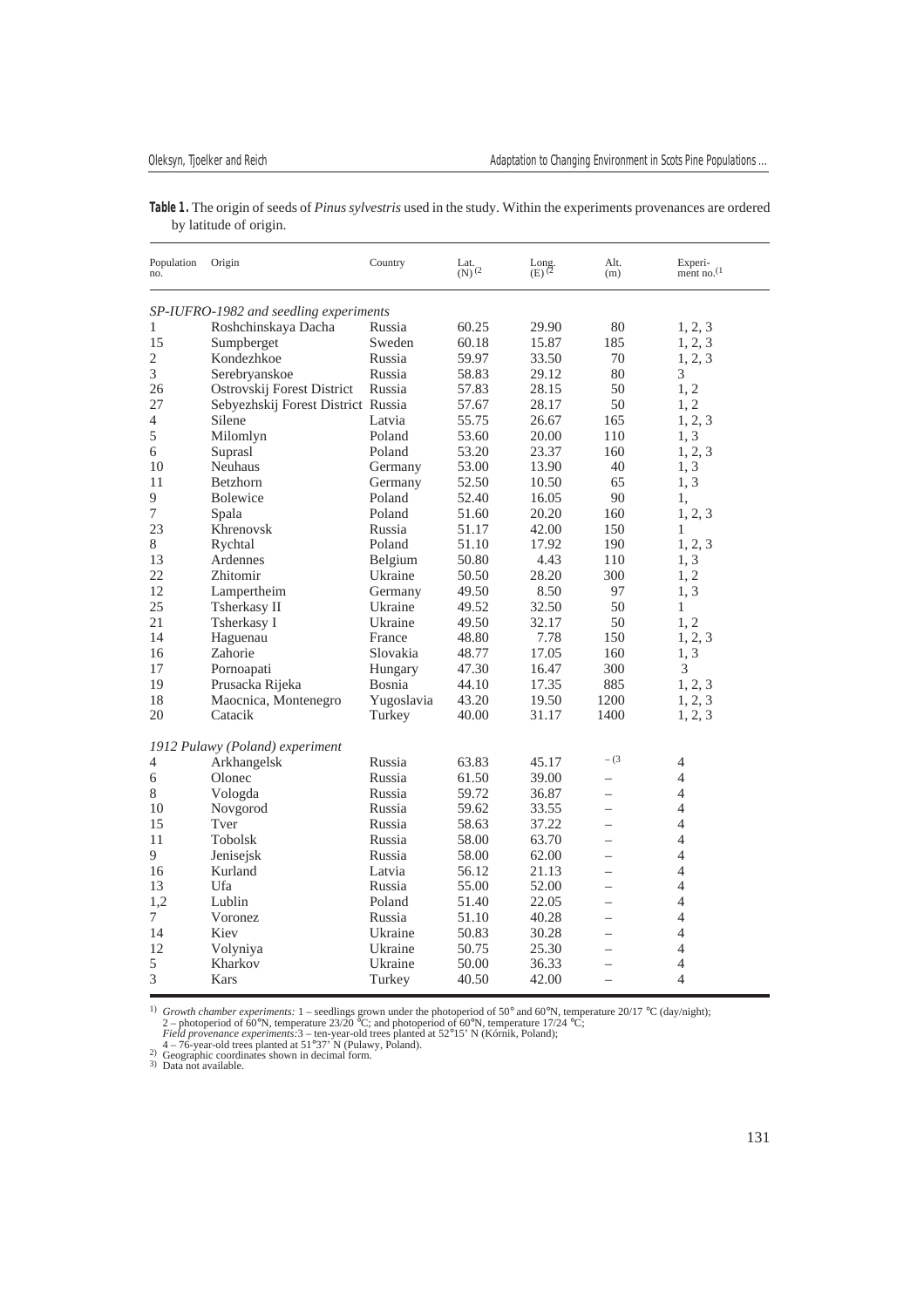of the growing season total height of sampled trees was measured. The duration of the shoot elongation period was calculated (differently than in seedling experiments) as the number of days between beginning of terminal leader extension to the day when 90 % of growth was complete.

The effect of temperature and precipitation on diameter growth was studied in the oldest Scots pine provenance experiment in Poland, established in 1912 in Pulawy (51°24'N, 22°02'E). A detailed description of this experiment was presented earlier (Oleksyn and Giertych 1984). This experiment includes 15 populations of Scots pine originating from the regions extending from the White Sea in the north to Turkey in the south, and from Poland in the west to Siberia in the east (Table 1 and Fig. 9). Since this site has been subjected to acute pollution impacts since 1966 from a large nearby nitrogen fertilizer plant, only data from the prepollution period, 1925–1965, were analyzed and presented.

In 1988 from 9 to 29 trees from each provenance were sampled for tree-ring analyses. The sample cores were dated and tree ring widths were measured to the nearest 0.01 mm using a computerized measuring machine described by Robins and Evans (1980). An accuracy check of the dating used the computer-assisted method, program COFECHA (Holmes et al. 1986).

The average ring-width series for each provenance was converted to standardized indices using the computer program INDEX (Graybill 1979). The process of standardization effectively removes the trends in growth associated with increasing tree age, a major source of nonstationarity in the time series. A negative exponential curve

$$
Y_t = a e^{-bt} + k \tag{1}
$$

was fit to each averaged for provenance ringwidth series beginning with earliest ring and ending in 1965, the last year of the prepollution period. The values of *a*, *b* and *k* vary from series to series depending upon the shape of the curve required to fit the data, *e* is the base of natural logarithms and  $Y_t$  is the expected growth at given year *t*. The values of *t* vary from 1 to n.

Ring-width indices for each provenance were obtained by

$$
I_{t} = R_{t} / Y_{t} \tag{2}
$$

where  $R_t$  is the average ring width measurement for year  $t$  and  $Y_t$  is the same as in Eq. 1.

Further information on sampling techniques and methods were described in detail elsewhere (Oleksyn and Fritts 1991, Oleksyn et al. 1993). All meteorological data were from a station located ca. 3 km from the experimental area. The Ward's Method was used to compute cluster groupings of the Scots pine provenances in response to mean monthly air temperatures from June to December of the year prior to growth and from January to September of the growth year. In this clustering method the distance between two clusters is the ANOVA sum of squares between the two clusters summed over all the variables (JMP, SAS Institute Inc., Cary, NC, USA). The correlation coefficients between the tree-ring indices and temperatures in differing months were used as variables.

### **3 Results**

#### **3.1 Seedling and Young Tree Studies**

The duration of the shoot elongation period of European Scots pine populations grown from seeds for four months at simulated 60°N day lengths was significantly affected by temperature. In "cool" conditions of  $17/14$  °C (day/night) height growth cessation occurred on average after 109±10 days, whereas in "intermediate" (20°/ 17 °C) and "warm"  $(23/20 \degree C)$  temperatures height growth stopped after 99±5 and 88±2 days, respectively. Differences among populations in timing of growth cessation with respect to night length were larger in the cool conditions of 17/ 14 °C than in warm conditions of 23/20 °C (Fig. 1). The earlier cessation of growth in all populations was under warm than intermediate or cool conditions and the minimal range among populations in the warm temperature regime suggests that temperature "overrides" any potential photoperiodic response under the warm conditions, probably due to accumulated heat sums (degree days) rather than to photoperiod (duration of night) (Figs. 1 and 2). With decreasing growing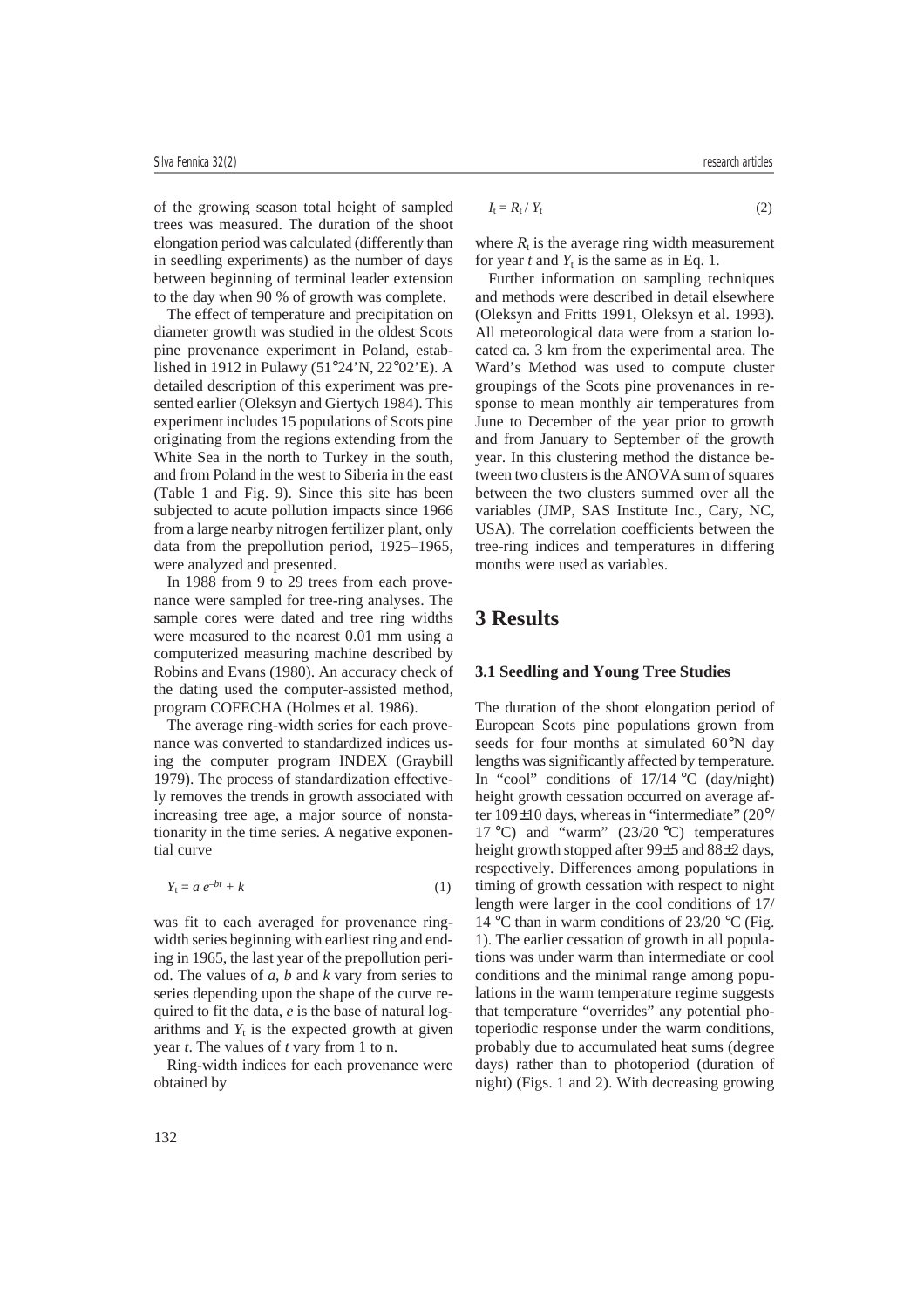

**Fig. 1.** Length of night at the point of one-year-old seedling height-growth cessation plotted as a function of latitude of seed origin for provenances of Scots pine grown under a 60°N latitude photoperiod under various controlled temperature treatments. In 17/14 °C conditions,  $r = 0.80$ ,  $p = 0.0003$ ; in 20/17 °C,  $r = 0.54$ ,  $p = 0.04$ ; and in 23/20 °C,  $r = 0.30$ ,  $p = 0.28$ .



**Fig. 2.** Duration of the shoot elongation period and total degree days at the point of height growth cessation (50 % bud set) for provenances of Scots pine grown under a 60°N latitude photoperiod in relation to latitude of seed origin. For the 17/14 °C and 20/17 °C treatments,  $r^2 \ge 0.22$  and all  $p \le 0.06$ .

season temperatures, the populations response became increasingly differentiated along the latitudinal gradient of origin with northern populations having an earlier onset of height growth cessation, at lower degree days and shorter nights than those from central and southern parts of the European range of Scots pine (Figs. 1 and 2).

Height growth of different provenances of Scots pine seedlings grown at various temperatures under the 60° N photoperiod showed a similar pattern with latitude of origin (Fig. 3A). In all 60° N treatments height growth of central and northern populations was comparable and significantly higher than those found in pines from Turkey and former Yugoslavia.

The pattern of variation in height of one-yearold seedlings grown in simulated 50° N photoperiod and 20/17 °C temperature (Fig. 3A) was similar to that found in 1-year-old and 10-yearold trees grown in a field experiment in central Poland at 52°15'N (Fig. 3B). Central populations were taller than northern or southern ones. Over time in the field, populations of southern origin showed a greater growth decline (in ranking of performance among populations) than was found in seedlings grown in controlled chambers or in the field. This can be explained by the heavier seeds of the southern populations which can mask genetic differences in tree growth capacity between populations of Scots pine in the first five years of age (Reich et al. 1994b). After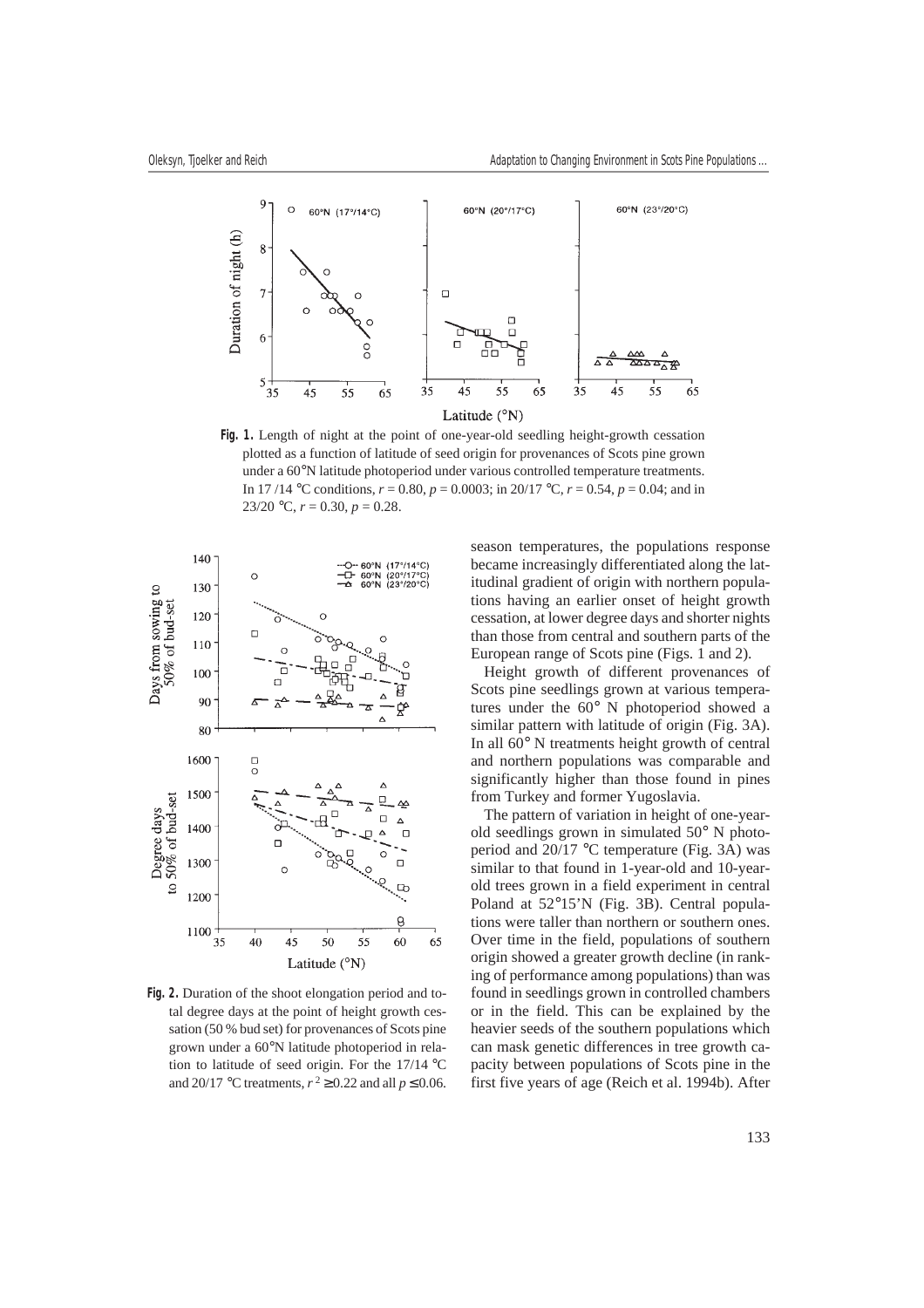

**Fig. 3.** (A) Mean seedling height after growth cessation in provenances of Scots pine grown under 50° and 60°N photoperiods and different temperatures. Data for the 20 /17 °C treatment are from Oleksyn et al. (1992a). (B) Mean one-year-old seedling height and 10-year-old trees of the same provenances grown at a field site in central Poland (52°15'N). For all curves  $r \ge 0.62$  and all  $p < 0.05$ .

excluding the three southernmost populations, there were statistically significant correlations between the height of one- and 10-year-old trees  $(r = 0.70$  and  $p = 0.003$ ).

There were significant positive correlations  $(r = 0.82, p = 0.0003)$  between duration of the shoot elongation period of one-year-old seedlings of central and northern populations grown in simulated 50° N photoperiod and 20/17 °C temperature and those found in 10-year-old trees grown in a field experiment in central Poland at 52°15'N (Fig. 4). Seedlings have a markedly longer shoot elongation period than trees, 106±16 versus 61±5 days, respectively. It is unclear why the shoot elongation period for trees and seedlings of southern populations do not follow the same linear relationship. This may be a result of



**Fig. 4.** Duration of the shoot elongation period of oneyear-old seedlings grown at simulated 50°N photoperiod conditions and 20/17 °C in relation to shoot elongation period of 10-year-old trees of the same provenances at a field site in central Poland (52°15'N). After excluding data for southern populations (nos. 18, 19 & 20),  $r = 0.82$ ,  $p = 0.0003$ .

generally poor performance in the field (short duration of the shoot elongation period corresponds to low 10-year height growth). Alternatively, in seedlings the time of bud-set is used as a measure of growth cessation, and this method may not always be an accurate measure of height growth period. It is possible that southern pines ceased growth earlier than the terminal leader bud became visible.

#### **3.2 Long-Term Effects of Temperature on Diameter Growth in a 1912 Provenance Experiment**

Dendroclimatological studies conducted in a 76 year-old provenance experiment in Pulawy, Poland (51°24'N), revealed significant effects of temperature on diameter growth of diverse Scots pine populations. In general, temperature during the current growing season had a negative or no effect on tree-ring indices of the studied provenances (Fig. 5). Higher temperatures either in the prior or current summer were correlated with lower growth. However, our findings also demonstrate that the greatest differentiation among provenances in the strength of the correlations between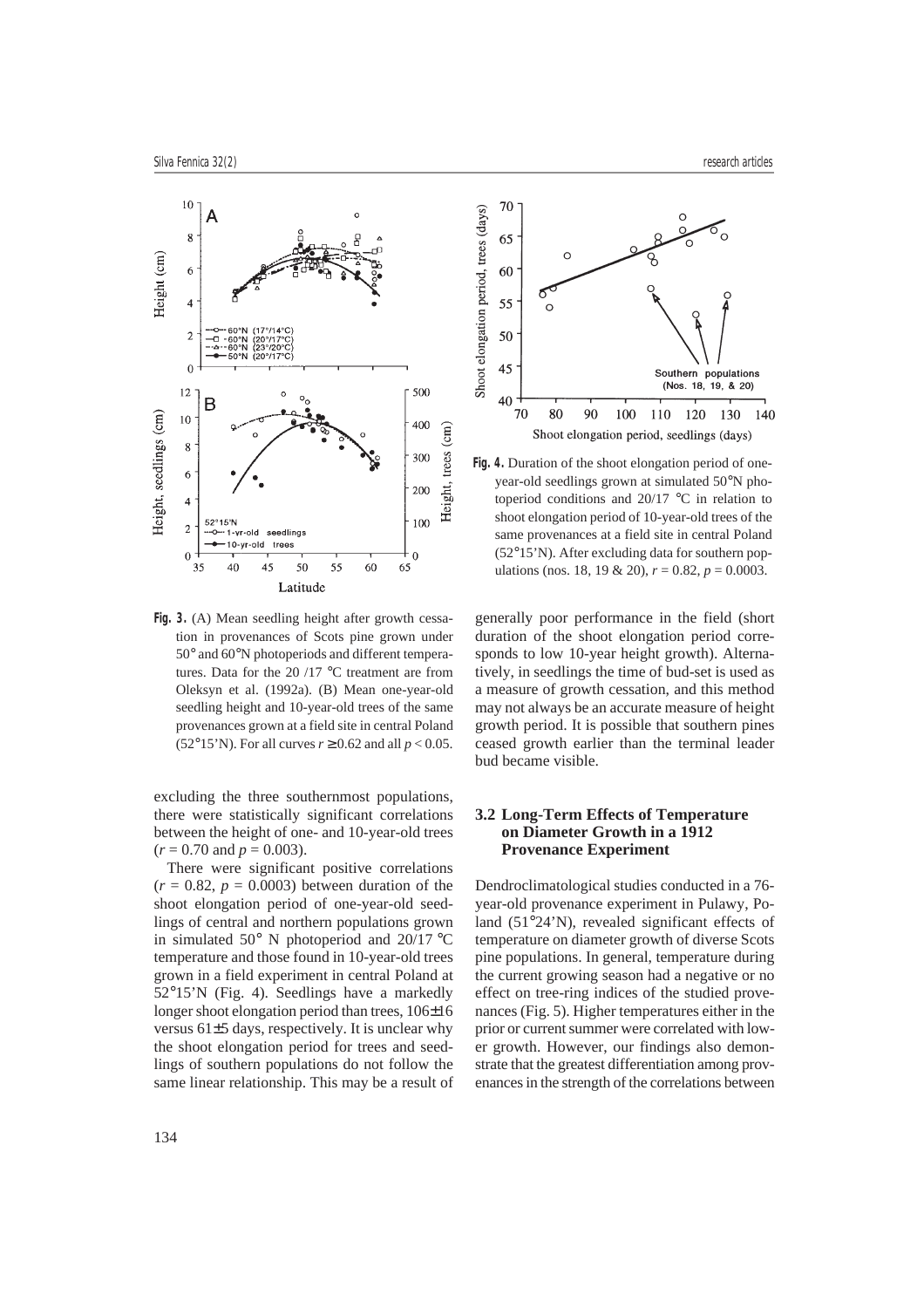

**Fig. 5.** Correlation coefficients between tree-ring indices of provenances selected from different cluster groups (see Figs. 8 & 9) and mean monthly air temperatures for June–December of year prior to growth and January–September of the growth year. Horizontal lines indicate significance at  $p = 0.05$ . Data in Figs. 5–9 originated from the provenance trial established in 1912. The data on tree-ring indices and temperature were collected during the period 1925–1966.



**Fig. 6.** Correlation coefficients between tree-ring indices of 15 Scots pine populations and mean temperatures for June–December of year prior to growth and January–September of the growth year. Temporal trends are shown using polynomial splines.

temperature and ring-width growth occurs during the current year from February through August (Fig. 6). Data presented in Figures 5 and 6 indicate that another main climatic factor limiting ring-width formation in all Scots pine populations is temperatures in winter months of December through March. Low temperatures during this time of year were followed by the formation of narrow rings during the following summer. On average, winter temperatures explained 32±0.6 % of diameter growth variance. The population least responsive to winter temperature was the population from Kharkov, Ukraine (18 % of diameter growth explained by winter temperatures), and most responsive were those from Arkhangelsk (Russia) and Lublin (local Poland), 43 and 44 %, respectively (Fig. 7).

A cluster analysis technique was used to group provenances by similar responses to temperature. To make the groupings, correlation coefficients between tree-ring indices and mean temperatures for 16 consecutive months starting in June of the year before growth were used. From these analyses we excluded populations no. 3, 9, 11, and 13 from the southeast, discontinuous range of Scots pine, which also had low stocking densities in the experiment. The results of the cluster analyses are summarized in a dendrogram (Fig. 8) and a geographic distribution of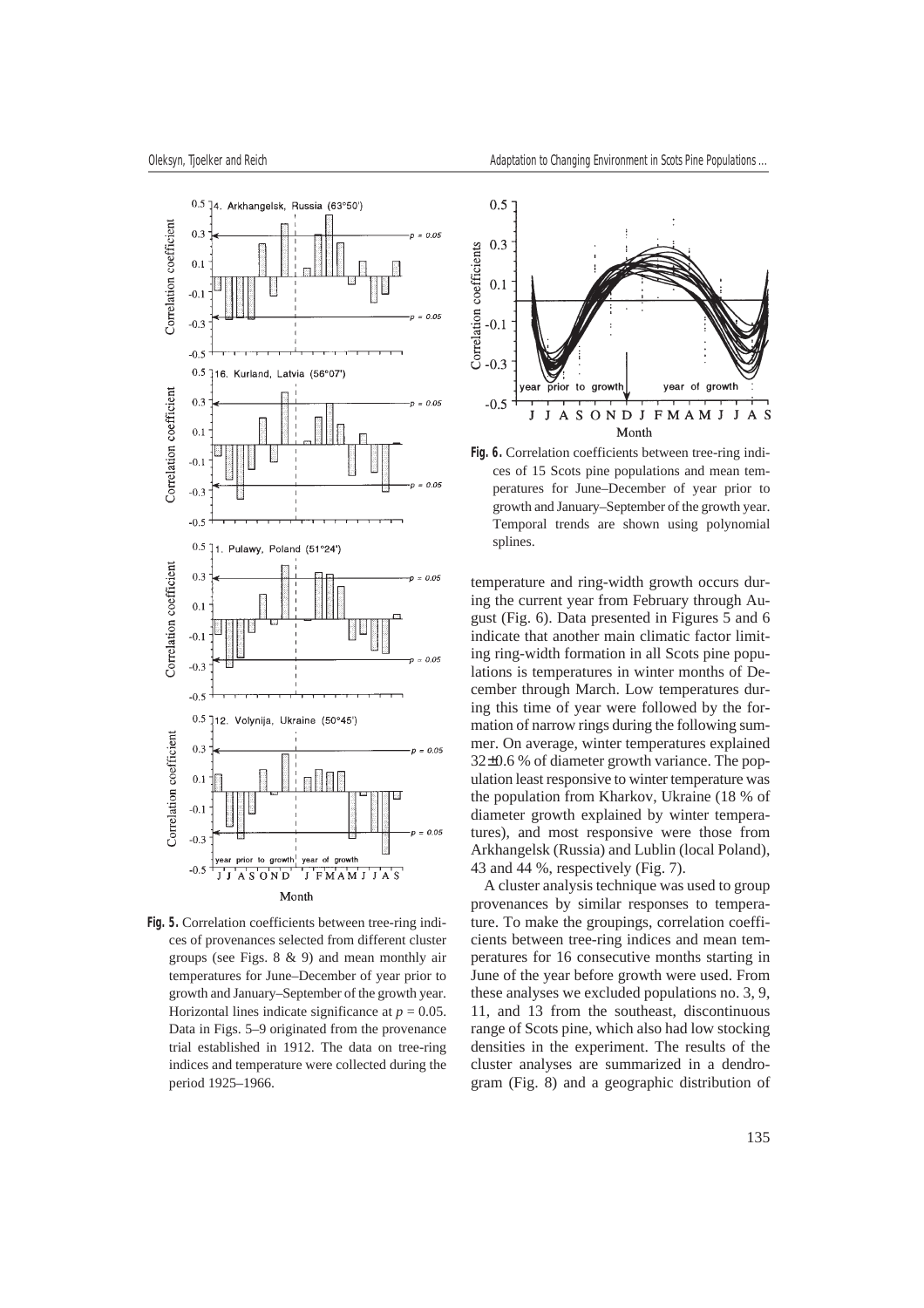

**Fig. 7.** Diagram of variance explained  $(r^2)$ by the regression between the average of the monthly temperatures from December through March and ringwidth indices. The vertical lines show significance at  $p = 0.01$  and  $p = 0.001$ .

groups is shown in Figure 9. Four distinct clusters can be identified. In one group only the northernmost Russian populations (nos. 4 and 6, from 63°50'N and 61°30') appear. These populations were characterized by small and nonsignificant declines in radial growth relative to temperatures of May-August of the growth year and a highly significant positive effect of warm temperatures in December and February-March. Another group consists of populations from the Baltic region (provenance nos. 8, 10, 15, 16), roughly between 50° and 56° N and considerably southwest of the two northern Russian populations. In comparison with the previous group, populations from the Baltic region appeared to be more sensitive to warm temperatures in July-September of prior growth season and August of the current year. Three populations from ca. 50° N (nos. 5, 7, 12) were included in a group, because they differed from all other groups by having a much smaller response to winter temperatures and the highest negative effects of warm summer temperatures during the current growing season. A local Polish population (no. 1,2) and those from Kiev, Ukraine, constitute a fourth group. In comparison with previous groups these populations showed a higher positive response to warm winter temperatures and a less pronounced negative effect of warm temperatures in August of the



**Fig. 8.** Dendrogram of cluster groupings of provenances of Scots pine based on similarity of their response to mean monthly temperatures. As variables the correlation coefficients between the treering indices and temperatures of different months were used (see Fig. 6). The plot beneath the dendrogram presents points for each cluster. The distance and curvature between the points represents the distance between the clusters.

current year. Precipitation (data not shown) had a generally positive effect in June and July of the current growing season and July-August of the previous year. Winter time precipitation for most populations had no effect and only for four of them (nos. 3, 4, 11, 16) there were negative effects of high precipitation in February or March.

# **4 Discussion**

The earlier onset of growth cessation under 23/ 20 °C than in two other temperature treatments in seedling studies (Fig. 1) can indicate that in a warm growing season scenario a longer period of active growth cannot necessarily be expected, as often predicted in global climate change models. Several simulation models, laboratory experiments, and one field study predict an increase in growth period based on the earlier onset of height growth in spring (Cannell and Smith 1986, Murray et al. 1989, Hänninen et al. 1993). To date a number of models developed describing tree responses to temperature have concentrated on a simulation of the timing of shoot growth onset in relation to the incidence of frost damage to trees (see Hänninen 1990 and Hänninen et al. 1993 for review). Our results suggest that both the geno-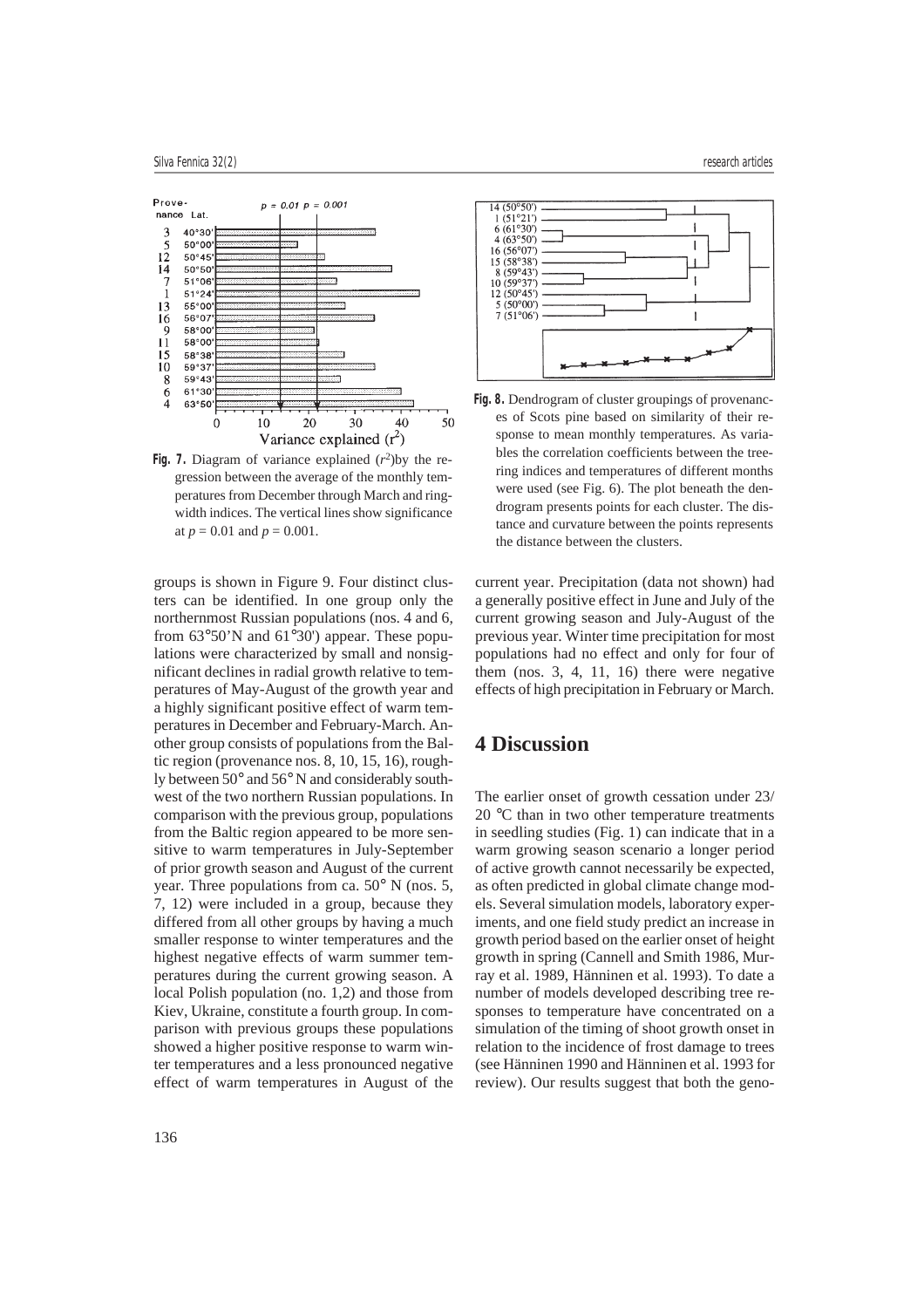

**Fig. 9.** Geographic origin of provenances of Scots pine of the marked cluster groups shown in Fig. 8.

type x temperature interaction in timing of growth cessation and temperature environment can affect projected growing season length, and both should be considered in models predicting the results of climate warming. However, it is important to consider that shoot elongation in Scots pine occurs during a ca. six week period, whereas stem diameter growth takes place over a period of about three months, needle elongation for more than five months (Jankiewicz 1976, Rook 1985) and photosynthetic activity as long as conditions are above freezing. Therefore, a shorter period of shoot growth extension observed in warm conditions (Figs. 1 and 2) does not mean that overall wood production will be negatively affected.

The mechanisms controlling the onset of shoot growth cessation have been described using various models based on: (1) heat sum accumulation (expressed as degree days), which reflects the joint effect of time and temperature; (2) a critical length of the photoperiod; and (3) the joint effect of degree-day accumulation and photoperiod (see Oleksyn et al. 1992a). Our results suggest that the duration of night (photoperiodic) component of growth cessation occurs only in a certain range of growing season temperatures. In warm conditions of 23/20 °C all populations ceased growth without relation to latitude of origin at the same time after reaching on average 1273±39 degree-days (Fig. 2). This indicates that under such conditions temperature alone can be responsible for shoot growth cessation (as was suggested by Sarvas 1972). A decrease in growing season temperature uncovered the photoperiodic component in growth cessation which (at least for northern Scots pine populations) is a result of the joint effect of degreeday accumulation and photoperiod (Koski and Sievänen 1985, Paus et al. 1986, Oleksyn et al. 1992a). There is no indication that shoot growth cessation of southern pines is controlled in any way by photoperiod in the same way as populations from northern Europe and these populations appear responsive to temperature (Figs. 1 and 2).

Due to the design of seedling experiments which lasted only for four months, we were not able to make any conclusive observations on possible temperature or photoperiod induced budbreak. Ekberg et al. (1979) found that *Pinus sylvestris* and *P. contorta* seedlings frequently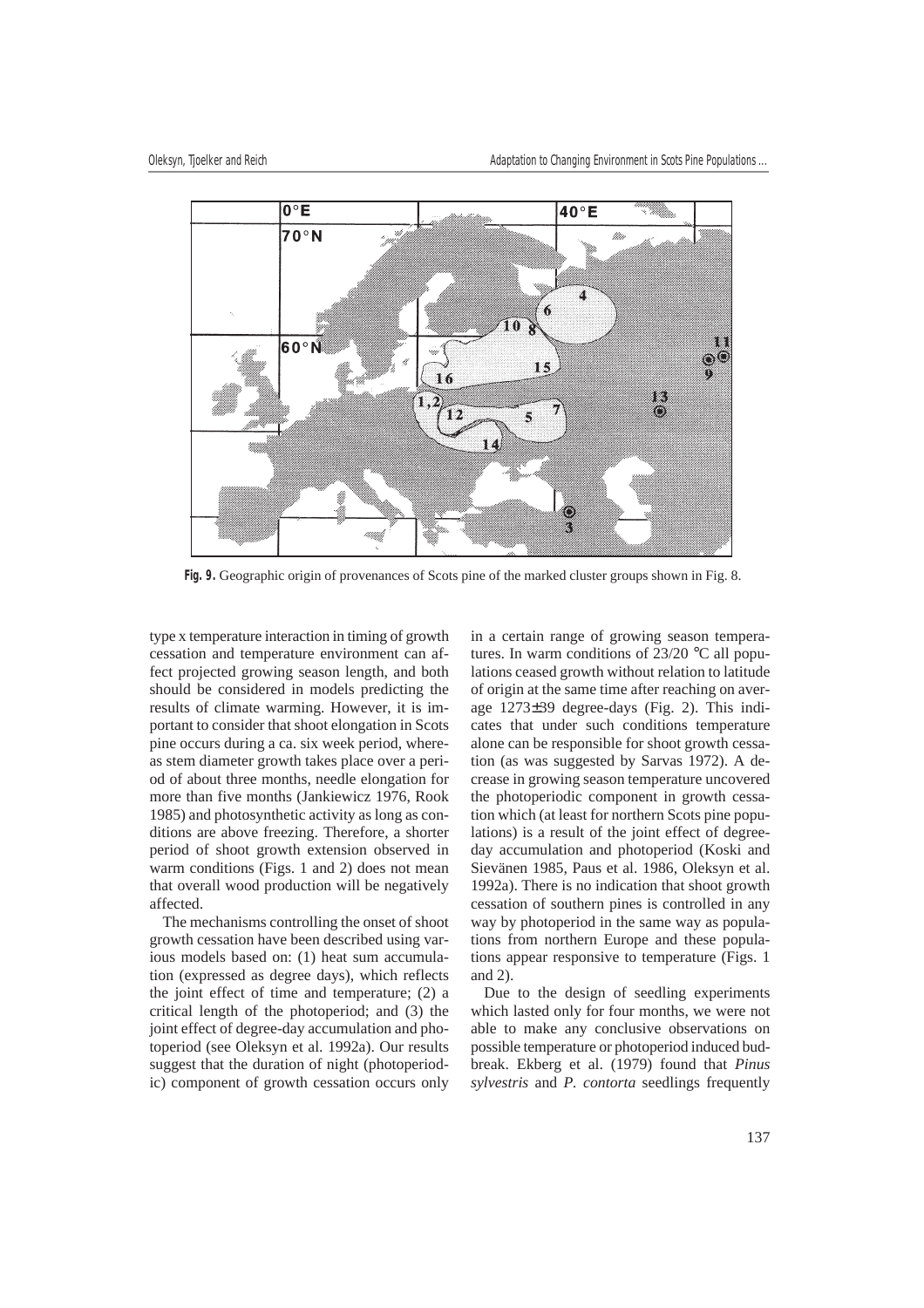produce a second flush under photoperiods longer than the optimum photoperiod for height growth. Since the possibility of second flush can be important for the prediction of the effects of global warming, more observations in this direction will be necessary.

Inferior growth and limited plasticity of southern populations from a discontinuous and isolated part of the species range, in former Yugoslavia and Turkey is most probably a result of their "inbreeding depression", narrowing their genetic variation and to their specialization to a warm and arid climate (Pravdin 1969, Szmidt and Wang 1993). Recent studies on genetic variation of southern Scots pine showed that populations in this region have unique alleles not present in populations from eastern and northern Europe (Prus-Glowacki and Stephan 1994). Therefore, these populations are most likely relicts of Tertiary flora that did not take part in reforestation of Europe after the last glaciation (Mirov 1967, Prus-Glowacki and Stephan 1994). This study also indicates that these pines have distinct ecophysiological differences in comparison with plants from other parts of the European range of Scots pine.

The negative effect of low winter temperatures on diameter growth of different Scots pine populations in 1912 experiment could be related to needle injury caused by frost or winter drought. Positive direct responses of Scots pine populations to winter temperatures can indicate that at least in Polish conditions, the risk of premature shoot growth onset and the possibility of subsequent frost damage as a result of climatic warming has no significant effect on radial growth, even in northern populations. The possibility of such damage in trees of the boreal region was indicated by a simulation study of Hänninen (1991). However, a field test of this model indicated that the predicted climate warming will not increase the risk of frost damage in trees as much as was suggested by the initial simulations (Hänninen 1991). Dendroclimatological studies conducted in more northern conditions (for example in Scandinavian countries) using old provenance experiments could help evaluate the risk of winter damage following mild spells in winter and the possible magnitude of a genotype  $\times$  temperature interaction in wood production.

Along with a positive effect of high winter temperatures on diameter growth, high temperatures in July, August, and September of the year before growth and July and August of the growth year had a negative effect on ring-widths (Figs. 5 and 6). Therefore, the influence of possible global climate warming on Scots pine diameter

growth will be a result of both positive and negative effects, depending on seasonal variation in

mean temperatures. Long-term responses to temperature of Scots pine trees of different populations can be significantly modified by local climatic conditions. Plants of northern latitudes are typically less responsive to environmental variables than those in the south (E. Vaganov, pers. com.). Results obtained in our study suggest that answers to the question "How large is the genetic component in the relationship between temperature regimes and growth of different populations?" can be obtained by applying dendroclimatological methods. In such analyses, existing and well-documented IUFRO 1907 and 1938/1939 Scots pine experiments could be used (for list of sites see Giertych and Oleksyn 1992). Dendroclimatic studies can shed light on mechanisms of population response to climatic changes, and with other models, for example, Beuker's (1994a) wood production model, could help develop improved models useful for the prediction of large-scale responses of Scots pine to climate changes.

In summary, these studies showed that there is a genetic component in population response to environmental factors such as temperature and photoperiod that clearly has evolved along latitudinal (i.e., climate) gradients up to the point where geographic discontinuities among populations may have interfered with the ability to adapt such mechanisms. Since the length of the growing season is under strong genetic control, potential global warming normally assumed to make conditions more favorable for tree growth probably will not increase the seasonal period of growth in aboveground tree parts. However, prolonged periods of warmer temperatures after shoot-growth cessation could substantially increase biomass allocation to roots and cause an increase in overall respiratory costs (Oleksyn et al. 1992a,b). Furthermore, seasonal variation in temperature will both positively and negatively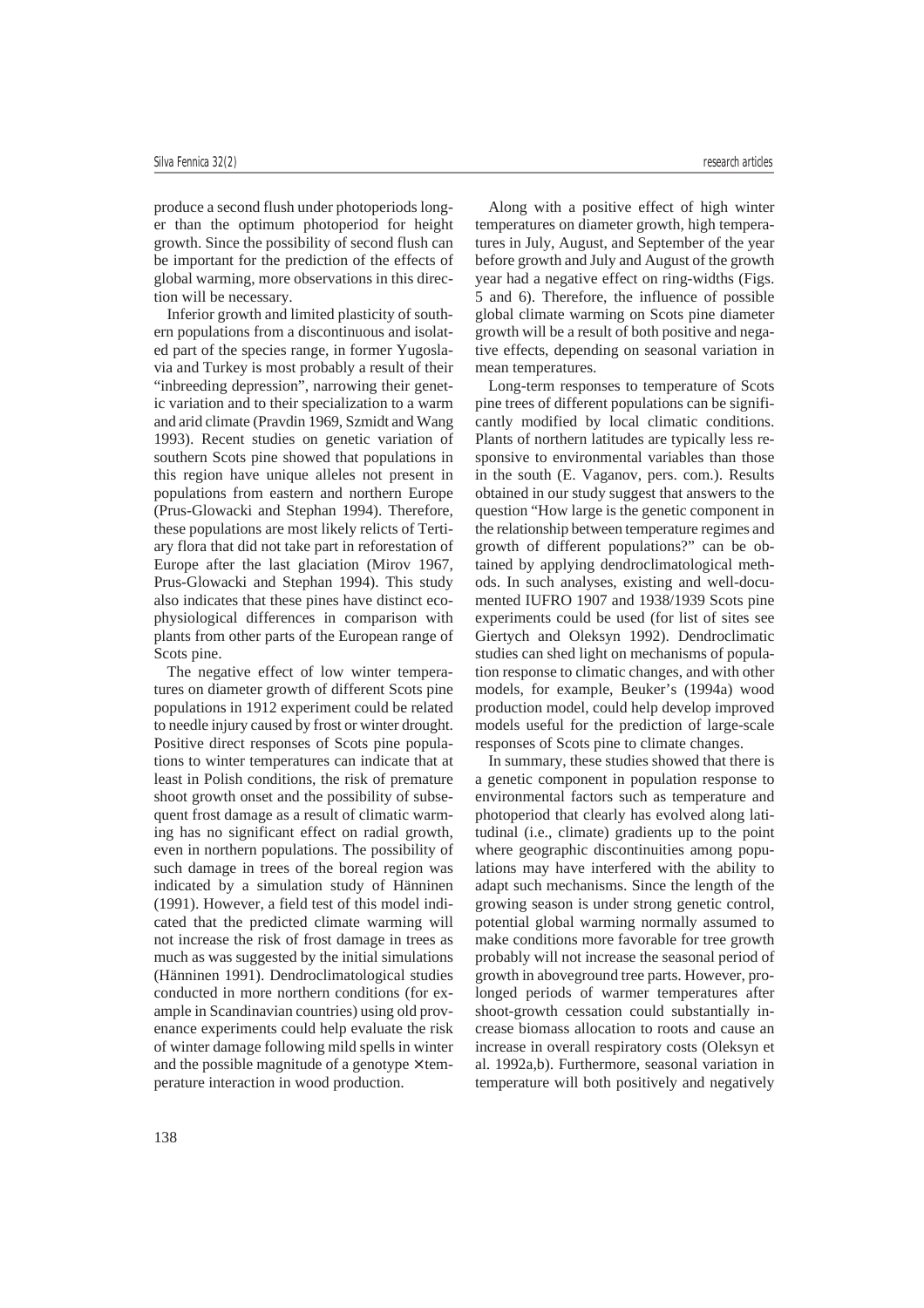affect radial growth depending on the month of year. Thus, simple predictions about the magnitude or even direction of change in tree growth due to climate change remains a challenge at present.

### **Acknowledgments**

This research was supported by the Institute of Dendrology (Poland), the University of Minnesota, and the U.S. National Science Foundation (IBN – 9630241).

An earlier version of this paper was presented at IUFRO S.2.02-18 symposium "Scots pine Breeding and Genetics", Kaunas-Girionys, Lithuania, 13-17 September 1994.

### **References**

- Abrams, M. D. 1994. Genotypic and phenotypic variation as stress adaptations in temperate tree species: A review of several case studies. Tree Physiology 14: 833–842.
- Beuker, E. 1994a. Long-term effects of temperature on the wood production of Pinus sylvestris L. and Picea abies (L.) Karst. in old provenance experiments. Scandinavian Journal of Forest Research 9: 34–45.
- 1994b. Adaptation to climatic changes of the timing of bud burst in populations of Pinus sylvestris L. and Picea abies (L.) Karst. Tree Physiology 14: 961–970.
- Cannell, M.G.R. & Smith, R.I. 1986. Climatic warming, spring bud burst and frost damage on trees. Journal of Applied Ecology 23: 177–191.
- Ekberg, I., Eriksson, G. & Dormling, I. 1979. Photoperiodic reactions in conifer species. Holarctic Ecology 2: 255–263.
- Gates, D.M. 1993. Climate change and its biological consequences. Sunderland, MA: Sinauer Associates Inc. 280 p.
- Giertych, M. & Oleksyn, J. 1992. Studies on genetic variation in Scots pine (Pinus sylvestris L.) coordinated by IUFRO. Silvae Genetica 41: 133–143.
- Graybill, D.A. 1979. Revised computer program for tree-ring research. Tree-Ring Bulletin 39: 77–82.
- Hänninen, H., Kellomäki, S., Laitinen, K., Pajari, B. & Repo, T. 1990. Modeling bud dormancy release in trees from cool and temperate regions. Acta Forestalia Fennica 213, 47 p.
- , Kellomäki, S., Laitinen, K., Pajari, B. & Repo, T. 1991. Does climatic warming increase the risk of frost damage in northern trees? Plant, Cell and Environment 14: 449–454.
- , Kellomäki, S., Laitinen, K., Pajari, B. & Repo, T. 1993. Effect of increased winter temperature on the onset of height growth of Scots pine: A field test of a phenological model. Silva Fennica 27(4): 251–257.
- Holmes, L.R., Adams, R.K. & Fritts, H.C. 1986. Treering chronologies of Western North America: California, Eastern Oregon and Northern Great basin with procedures used in the chronology development work including users manuals for computer program COFECHA and ARSTAN. Chronology series 6. Laboratory of tree-Ring Research, University of Arizona, Tucson. p. 1–128.
- Jankiewicz, L.S. 1976. Formation of the vegetative shoot and growth correlations. In: Bialobok, S. & Zelawski, W. (eds.). Outline of physiology of Scots pine. U.S. Dept. Commerce, Nat. Tech. Inf. Serv., Springfield, VA (translated from Polish by W. H. Paryski). p. 243–268.
- Koski, V. & Sievänen, R. 1985. Timing of growth cessation in relation to the variations in the growing season. In: Tigerstedt, P.M.A., Puttonen, P. & Koski, V. (eds.). Crop physiology of forest trees. Helsinki University Press, Helsinki, p. 167–193.
- Matyas, C. 1994. Modeling climate change effects with provenance test data. Tree Physiology 14: 797–804.
- & Yeatman, C.W. 1992. Effect of geographical transfer on growth and survival of jack pine (Pinus banksiana Lamb.) populations. Silvae Genetica 43: 370–376.
- Mirov, N.T. 1967. The genus Pinus. The Ronald Press Company, New York.
- Murray, M.B., Canne, M.G.R., & Smith, R.I. 1989. Date of bud burst of fifteen tree species in Britian following climatic warming. Journal of Applied Ecology 26: 693–700.
- Oleksyn, J. 1988a. Height growth of different European Scots pine Pinus sylvestris L. provenances in a heavily polluted and a control environment. Environmental Pollution 55: 289–299.